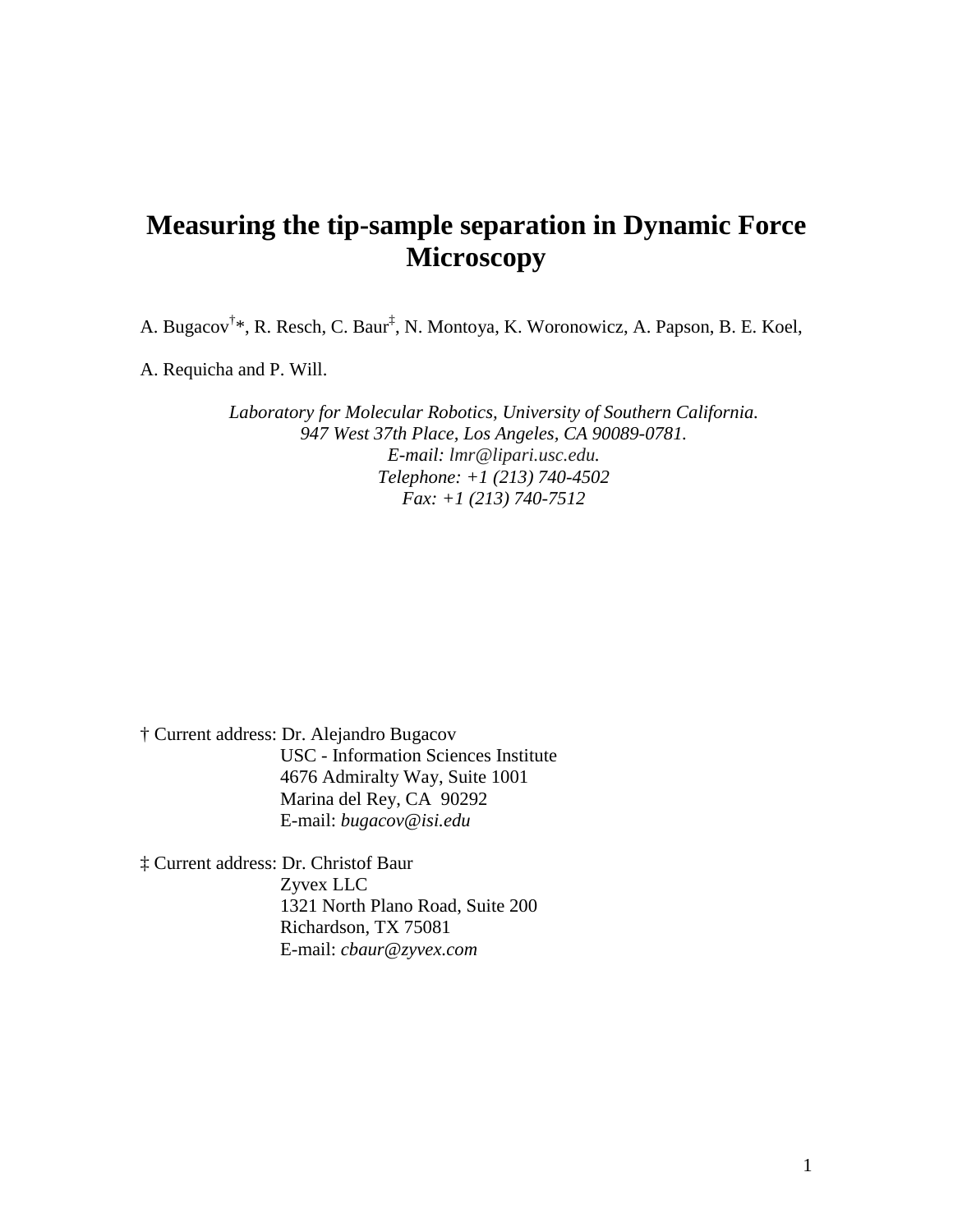#### ABSTRACT

We have studied the dependence of the tip-sample separation with the cantilever oscillation amplitude during imaging and manipulation of Au clusters deposited on a functionalized Si substrate. By simultaneously recording the cantilever deflection and oscillation amplitude, as the AFM tip is scanned over a feature with the feedback off, one can elucidate whether the tip was tapping on the substrate or what was the minimum distance between the tip and the substrate. The Si cantilevers that we used presented two different resonance peaks and the experiments show that the selection of the resonance peak has a large influence on the tip-sample separation. When the cantilever is driven close to the high frequency (HF) peak ( $\sim$  305 kHz), the tip oscillates *far* ( $>$  4 nm) from the surface and without contacting it. For driving frequencies close to the low frequency (LF) peak (~ 190 kHz), the tip oscillates *close* to the surface and taps on the substrate on each oscillation cycle. We find that the tip-sample separation varies linearly with the oscillation amplitude in both cases. In addition, the methods used to calibrate the deflection signal, i.e., convert from volts to nanometers, are discussed in detail. Knowledge of the actual distance between tip and sample can play an important role in improving nanomanipulation with an SPM. For example, the tip can be lowered and be positioned at the optimal height for manipulation without risk of crashing into the sample.

Keywords: Nanomanipulation, Scanning Probe Microscopy, Nanotechnology,

Nanostructures, Nanoparticles.

Abbreviated Title: Measuring the tip-sample separation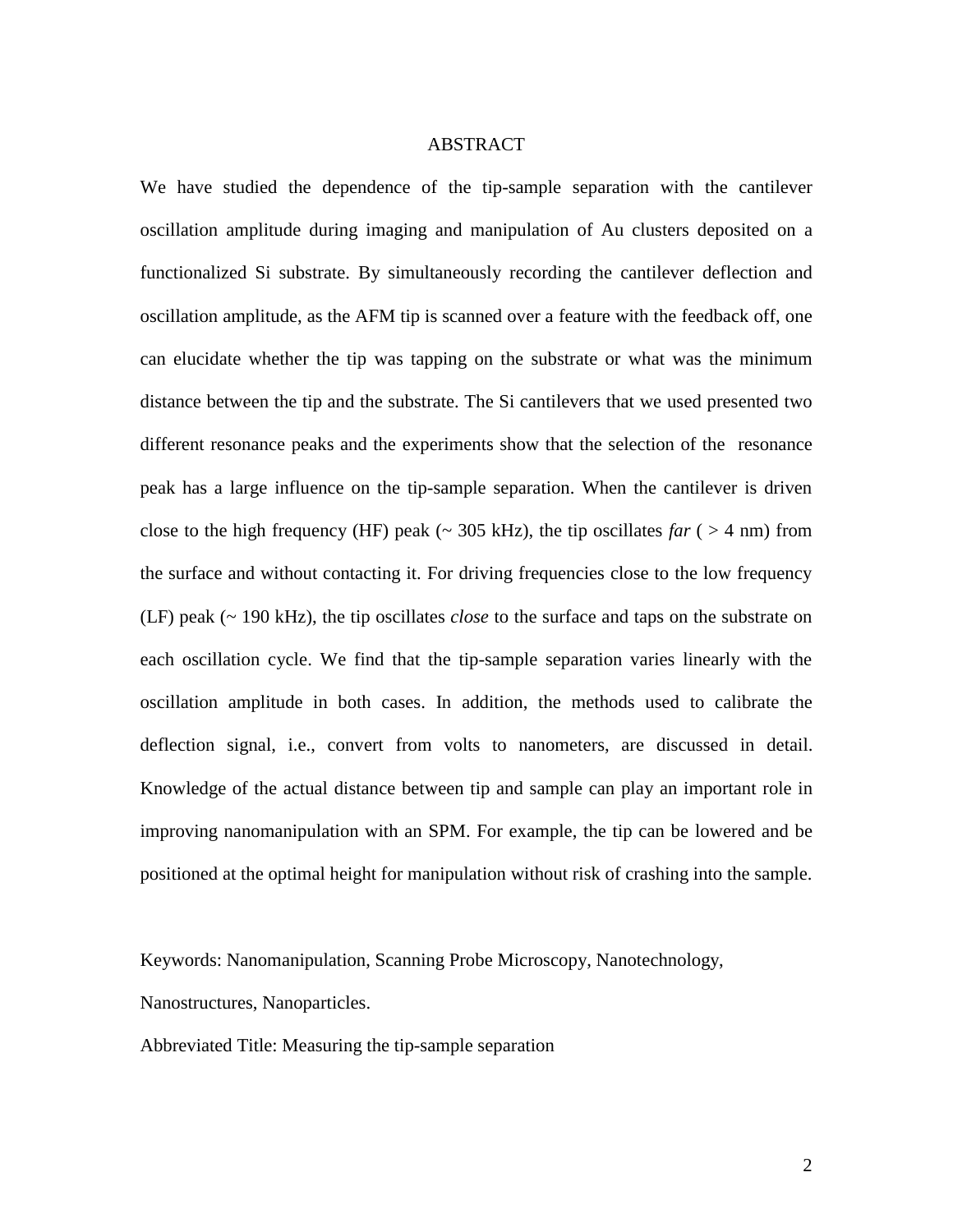#### 1. INTRODUCTION

In recent years the Atomic Force Microscope (AFM) [Binnig et al. (1986)] has become an extremely valuable scientific tool due to its versatility and capability both in ambient and liquid environments. In particular, when the AFM is operated in dynamic mode (DFM) [Martin et al. (1987), Lüthi et al. (1994)], topographic images can be obtained with almost no damage to the sample. This feature is very attractive for the investigation of "soft" samples like the ones usually found in biology and surface science [Anselmetti et al. (1994)]. Furthermore, the AFM has transcended its main purpose of analyzing surface topography and found applications in different fields like Nanomanipulation [Junno et al. (1995)-(1997), Schaefer et al. (1995), Baur et al. (1997)- (1998), Resch et al. (1998a)-(1998b)] and Atomic Force Spectroscopy [Spatz et al. (1995), Anczykowski et al. (1996), Sarid et al. (1996), Tamayo and García (1996), Kühle et al. (1997), Burnham et al. (1997)].

When imaging in DFM, the cantilever is driven by the sinusoidal excitation of a piezoelectric material in mechanical contact with its base and the feedback system adjusts the *z* position of the scanner (i.e.; the tip-sample separation) to keep the amplitude *A* of the oscillating free end of the cantilever equal to the selected or setpoint value *Aset*. However, the absolute distance between the tip and the substrate is not known and, especially when working in ambient conditions, this value can be very difficult to estimate from first principles. Unless some detail investigation procedure has been conducted for each specific tip-sample system, the user does not have *a priori*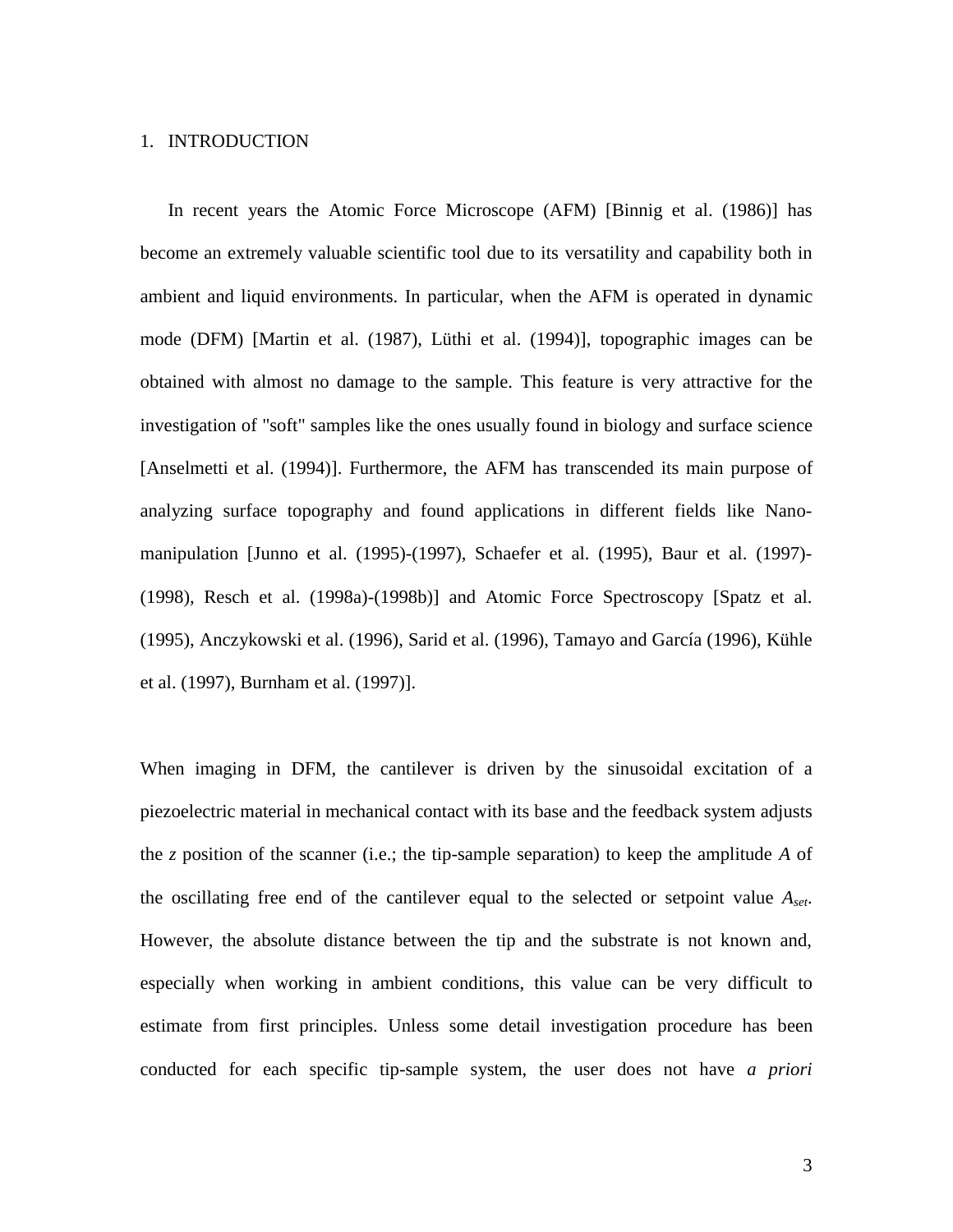information of whether the tip is intermittently contacting (*tapping*) the surface during each oscillation cycle or oscillating without reaching the sample. Therefore, by DFM we refer both to *tapping* and *non-contact* modes of operations where only the oscillation amplitude of the cantilever is used to control the instrument. In the type of AFM nanomanipulation discussed here, the tip of the cantilever is used to *push* a nanoparticle to its desired new location. Knowledge of the tip-particle separation may provide additional control over current manipulation strategies [Resch et al. (1998)] and enable the manipulation of smaller objects.

We present an experimental procedure that allows us to estimate the distance between the tip and the substrate during normal imaging conditions. This scheme consists of measuring, simultaneously, the cantilever d.c.-deflection and change in oscillating amplitude while the tip is scanned over a nanometer-size particle *with the feedback off.*

#### 2. EXPERIMENTAL PROCEDURES

The samples were prepared by depositing 15 to 30 nm gold colloidal particles (EM.GC15; Ted Pella Inc.) from aqueous solution on Si substrates that had been previously functionalized by a monolayer of APTS [N-(2-Aminoethyl) 3-Aminopropyl-Trimethoxysilane].

The experiments were carried out with an AutoProbe CP® AFM (Park Scientific Instruments) operated in dynamic mode (DM-AFM) in air and at room temperature. We used commercially-available triangularly-shaped silicon cantilevers (Park Scientific

4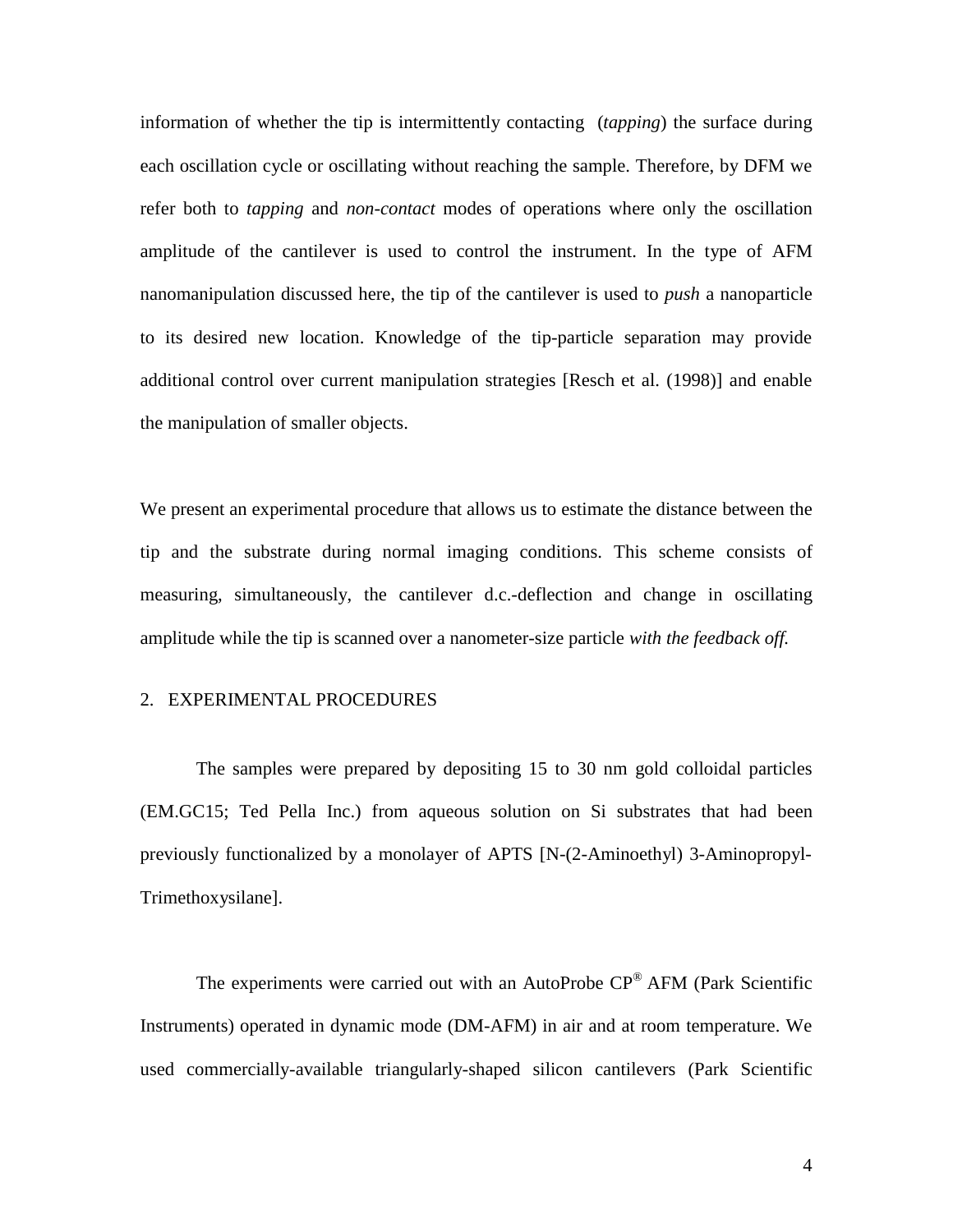Instruments) with integrated conical tips. There are four cantilevers (A-D) on each Si chip, but throughout these experiments we always used the cantilever "C" which has a spring constant of about 13.0 N/m (according to the nominal value supplied by the vendor).

The following measuring procedure was used throughout the experiments. First, we select appropriate values of the driving frequency,  $f_{dr}$ , and the driving amplitude,  $A_{free}$ , and image the sample in dynamic mode. Then, utilizing the Probe Control Software (PCS) developed by our group [Baur et al. (1997)], the user draws an arrow with the mouse over the image, and performs a single-line scan along the arrow. In the experiments reported here, the scan trajectories were held at the center of the selected particle by a tracking system that continuously repositions the scan line (without adjusting its direction) to maximize the feature height. The tracking system ensures that every line-scan is done in the same position relative to the sample frame of reference and thus compensates for drift. The user also sets two points along the specified trajectory, such that the feedback is turned off at the first point and re-engaged at the second point. We selected these two points to be before and after the particle.

We started a series of measurements by selecting the largest *Aset* for which imaging was possible. While imaging (i.e., with the feedback on), we measured the cantilever oscillation amplitude *Aset*. In a subsequent scan, we disabled the feedback between the two marks and recorded the cantilever d.c.-deflection,  $D_{dc}$ , and the change in the oscillation amplitude, ∆*A*, during that part of the scan. Then, we decreased the setpoint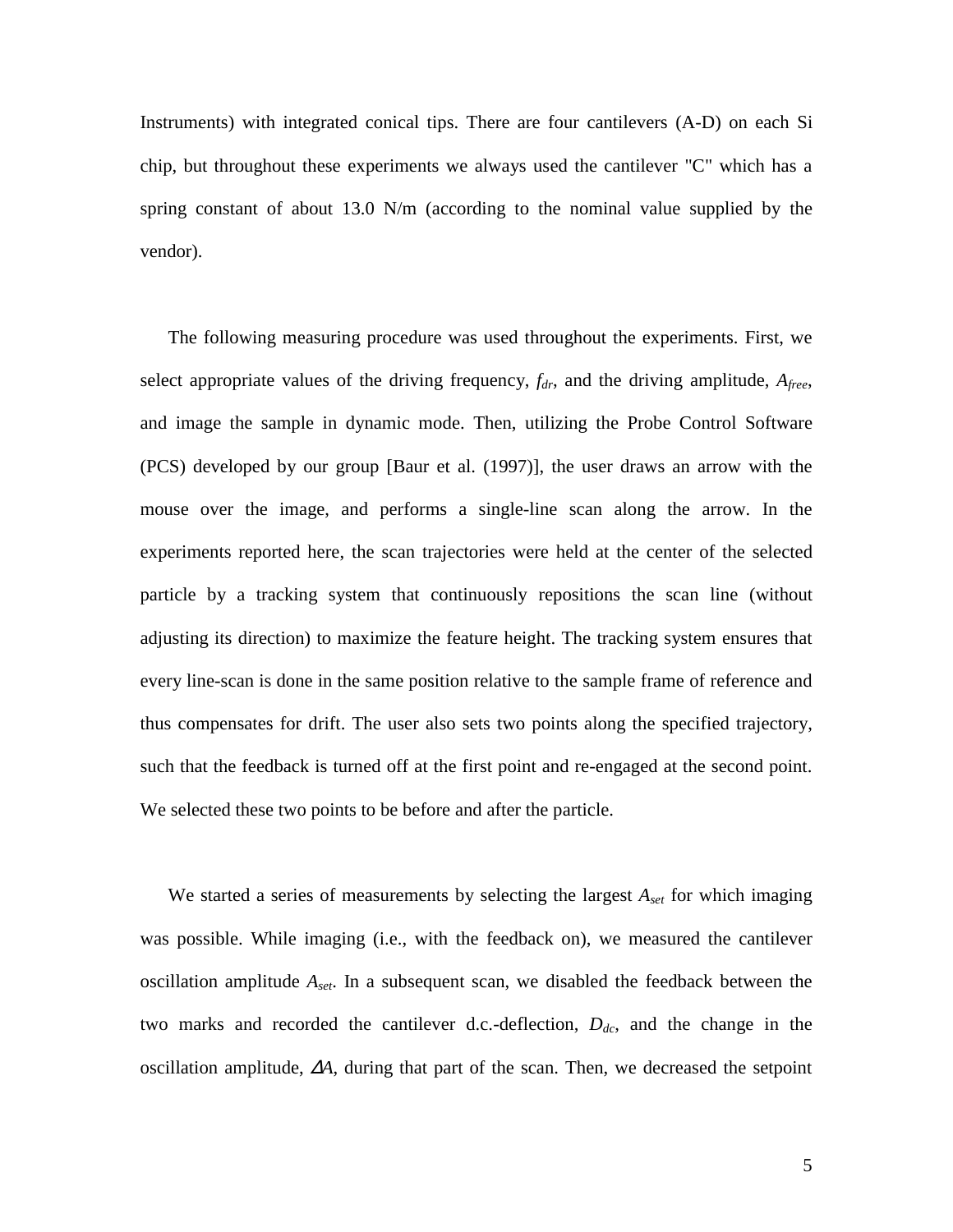and repeated the procedure. To avoid crashing the tip into the surface, we stopped decreasing *Aset* either when imaging conditions were no longer stable or when the particle moved.

#### 2.1 Selection Of The Driving Frequency

Most of the cantilevers used in the experiments had a *free* frequency response like the one showed in Figure 1. Two peaks can be distinguished in the figure. A weak, low frequency (LF) peak occurred at  $f_{LF} \sim 190$  kHz and a strong, high frequency (HF) peak was found at  $f_{HF}$  ~ 305 kHz. The presence of multiple peaks may be attributed to the triangular shape of the cantilevers and/or to the additional mechanical complexity introduced by mounting the cantilever chip on the instrument.

We drove the cantilevers at the frequency  $f_{dr}$  and free amplitude  $A_{free}$  that produced stable imaging conditions. We selected  $f_{dr}$  either near the LF  $(f_{dr} \sim f_{LF})$  or the HF peak  $(f_{dr} \sim f_{HF})$ . Values of  $f_{dr}$  both to the right or the left of the local maximum were tested. In these experiments, 5 nm <  $A_{\text{free}}$  < 10 nm for  $f_{dr} \sim f_{LF}$  and 10 nm <  $A_{\text{free}}$  < 16 nm for  $f_{dr} \sim f_{HF}$ .

#### 2.2 Volts-to-Nanometers Calibration Of The Deflection Signal

Special consideration should be given to the fact that *Aset, Ddc* and ∆*A* are all measured in Volts by analyzing, using an oscilloscope, the differential (A-B) signal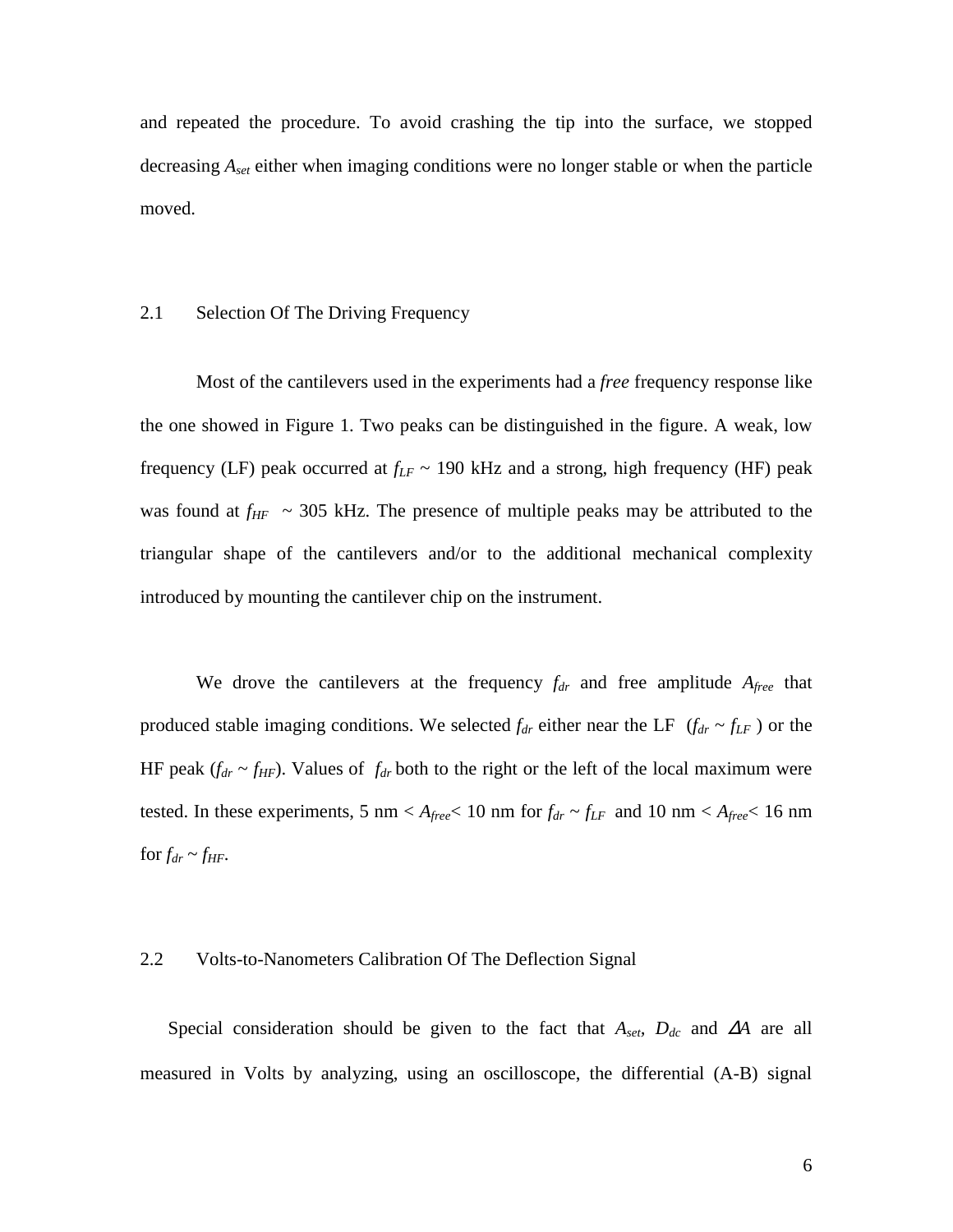coming from the split photocell of the microscope's beam deflection system. Therefore, in order to convert these quantities to units of length (nm), the photocell must be calibrated. We have found that this calibration factor varied significantly for different sessions where different cantilevers and photocell positions were used. Therefore, *an independent calibration of the photocell was performed for each session.* Our observations indicate that this necessity is mainly due to the fact that in our instrument the A-B photocell signal is not normalized to the total (A+B) photocell signal. Geometric factors may also influence the calibration.

We used two different calibration procedures. First we selected a scan trajectory that passed through the center of two particles of different heights. In this case, the difference in *Ddc* should correspond to the difference in height (which we know from the topographic signal). This procedure does not change the shape of the tip and can be performed using the PCS during the manipulation session. Secondly, we switched to contact-mode, disabled the feedback, and recorded the change of  $D_{dc}$  as we changed the  $z$ -position of the scanner by small increments  $({\sim}$  1nm). This procedure may cause deterioration in the shape of the tip, and so it was performed only at the end of each experimental session.

To maintain the value of  $(A+B)$  constant and to minimize the effect of geometric factors, both calibration procedures were done during the same experimental session and without modifying the setup or changing the position of the photocell relative to the cantilever. The first calibration method is performed in DFM, i.e., the tip is being driven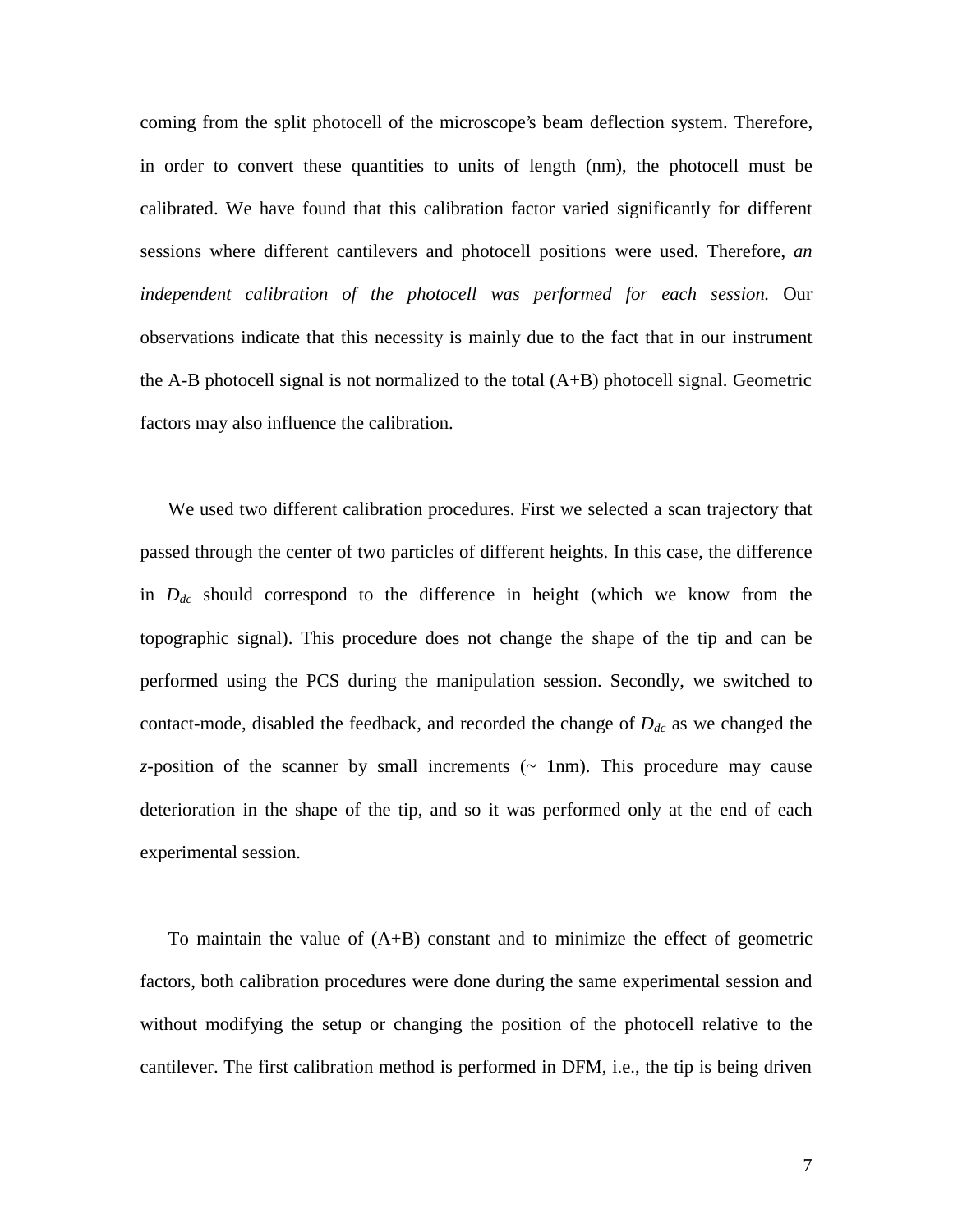and the value of  $D_{dc}$  is extracted from the d.c. component of the  $(A-B)$  photocell signal. It must be noted that for the part of the scan for which  $D_{dc} > 0$  (see Figure 2b), the oscillation amplitude of the cantilever is totally damped (i.e.,  $A \sim 0$ ) (see Figure 3 and [Resch et al. (1998)]) and effects due to the variation of the photo-detector response with frequency cannot be important. During the second calibration procedure, the cantilever was not driven, the tip was carefully brought to contact with the surface and the change of the d.c. component of the (A-B) signal was recorded as the *z*-position of the scanner was changed by known amounts.

For the results presented in the following section, the calibration factors varied from 38 to 43 nm/V. The values obtained by the two independent methods, described above, agreed to within 15%. Another way of checking the consistency of the calibration is to consider that in the limit of  $A_{set} \rightarrow 0$ , the tip is close enough to the surface that the corresponding d.c.-deflection must be nearly equal to the height of the particle. We show later in Figure 3b that this third criterion for estimating a calibration factor is satisfied to within 10%.

#### 3. RESULTS

In DFM, the cantilever is driven by a sinusoidal excitation of its base but its dynamic state is ultimately determined by the non-linear interaction of the tip with the substrate. Our analysis of the photocell differential signal (A-B) during imaging with cantilevers with  $k_c \sim 13$  N/m agrees with conclusions from experiments and computer simulations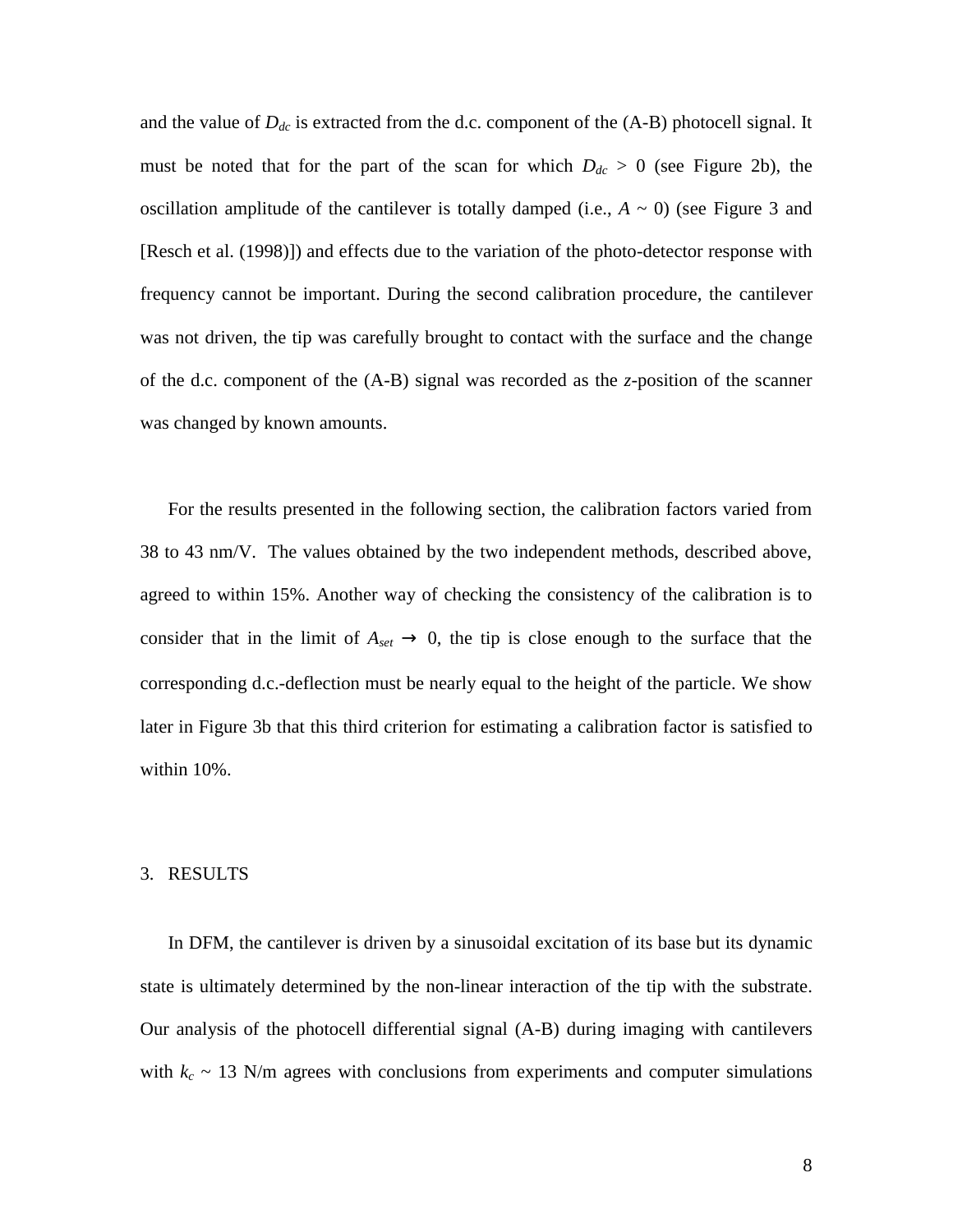[Sarid et al. (1996), Burnham et al. (1997), Resch et al. (1998), Cleveland et al. (1998), Whangbo et al. (1998), García et al. (1998), Tamayo and García (1998)] that the dynamic state of the cantilever remains highly sinusoidal in spite of the presence of non-linear interaction forces. In Figure 2, we show our *picture* of the interaction of the oscillating tip with the nanoparticle while the feedback is off, which is based on this assumption and the interpretation of our data and previous numerical simulations [Resch et al. (1998)]. Two different situations are illustrated. For large values of the setpoint, as shown in Figure 2a, the separation  $S_0$  between the oscillation average position and the substrate is larger than the height *H* of the particle and the tip can *pass over* the feature without undergoing a detectable d.c.-deflection. The main result of the tip-particle interaction is to decrease the oscillation amplitude. The opposite situation, for which  $S_0 \lt H$ , is sketched in Figure 2b. In this case, as a result of the interaction with the particle, the cantilever oscillation amplitude gets totally damped and a net d.c-deflection of the cantilever occurs.

Based on this model, we measured the maximum cantilever d.c.-deflection, *Dmax*, and the drop in the oscillation amplitude,  $\Delta A = A_{set} - A_{min}$ , during a single line-scan passing through the center of a nanoparticle.  $A_{min}$  denotes the minimum value of the amplitude during the line-scan. The height, *H*, of the particles was in the range of 20 to 24 nm. In Figure 3a, we show the normalized amplitude drop, ∆*A/H*, as a function of the normalized setpoint,  $A_{set}/H$ . Each curve corresponds to a different particle and not all of them were obtained using the same cantilever. The cantilevers were driven near the HF peak with  $f_{dr} \sim f_{HF} \approx 305$  KHz and with a free oscillation amplitude of 10 - 16 nm. Driving frequencies both to the right and to the left of the resonant frequency were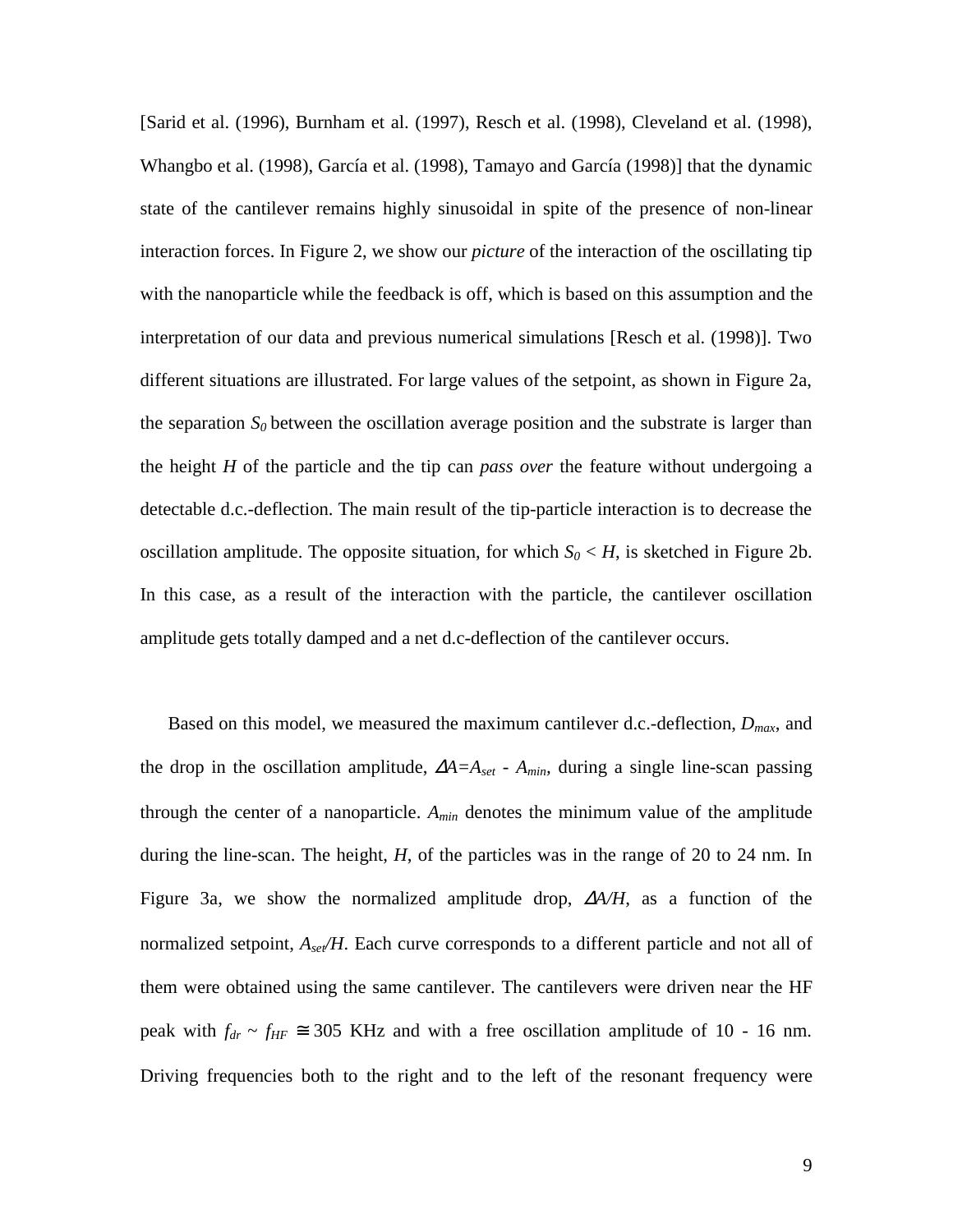selected. Again, the particles did not move during the measurements. All of the curves in Figure 3a show a similar behavior. For large values of *Aset* (see Figure 2a), the normalized amplitude drop stays nearly constant at a value of about 0.25. This indicates that the tip apex, while in the imaging mode, is far from reaching or *tapping* the surface. Otherwise, the normalized drop in amplitude should be close to 1.0. As we decreased the setpoint, <sup>∆</sup>*A* decreased and became equal to *Aset*. This is shown in Figure 3a by a nearly straight line with a slope of unity for values of  $A_{set}/H$  smaller than  $\sim 0.25$ . These results correspond to the situation depicted in Figure 2b where the oscillation amplitude gets totally damped as a result of the tip-particle interaction.

In Figure 3b we plot the corresponding values of the normalized maximum deflection,  $D_{max}/H$ , as a function of the normalized setpoint. As seen in this figure,  $D_{max} \sim$ 0 for setpoint values where ∆*A* is constant. This is consistent with the picture given in Figure 2a. As *Aset* is decreased, the average *z*-position of the tip moves below the height *H* of the particle and *Dmax* becomes larger than zero. This means that when the tip is on top of the particle, it is deflected an amount  $D_{max}$  relative to its previous average  $z$ position. This situation corresponds to the one sketched in Figure 2b. As seen in comparing Figs. 3a and b,  $\Delta A \cong A_{set}$  for these setpoint values and therefore the oscillation amplitude is nearly zero during the interaction of the tip with the particle.

Because the cantilever oscillation is totally damped and a d.c.-deflection of the cantilever occurs, we conclude that the tip must be in continuos contact with the particle for the part of the scan during which these two conditions are satisfied. In Figure 3b the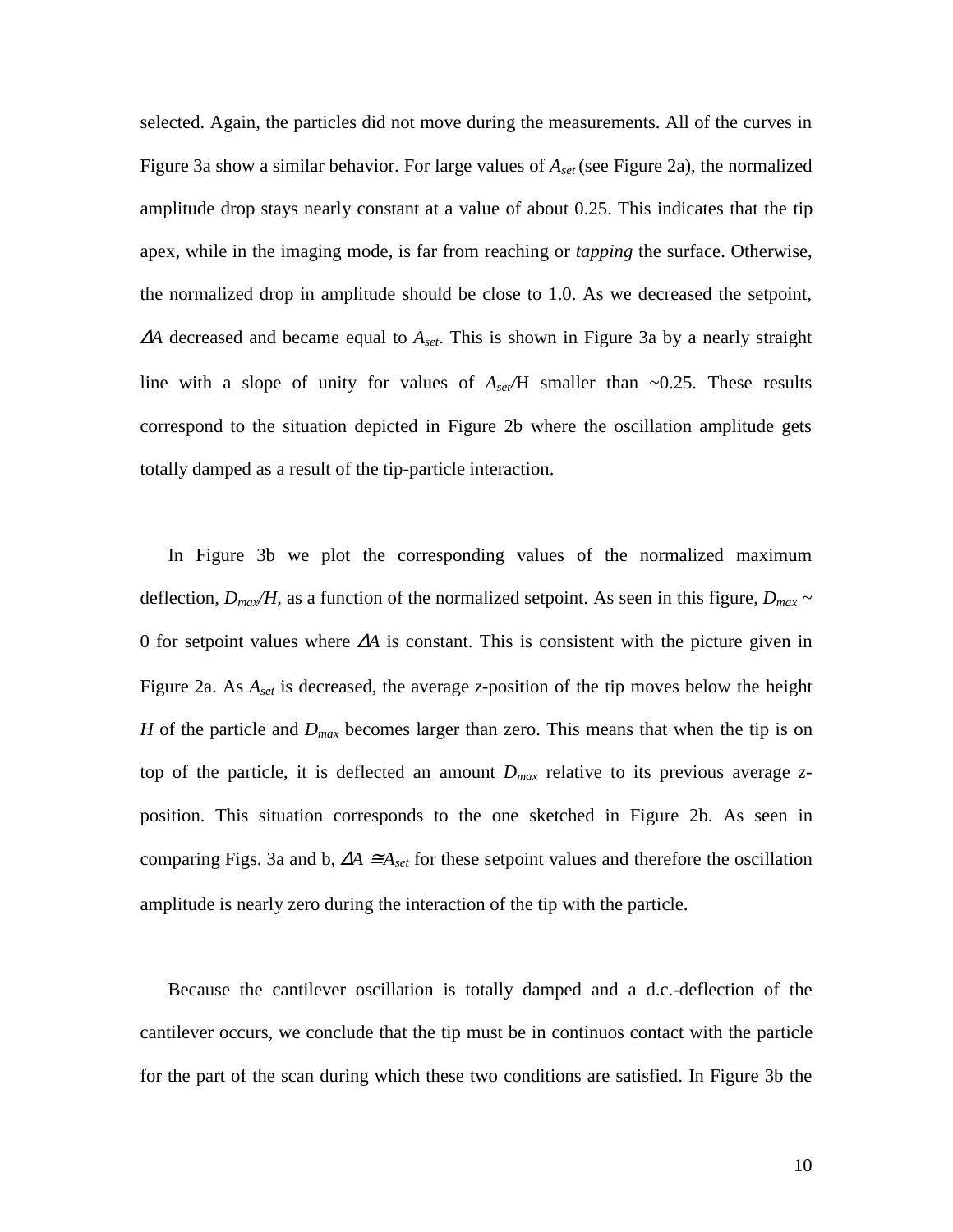onset of deflection occurs at  $A/H \sim 0.25$  for all curves. The scaling of both the onset of deflection and the inflection of the ∆*A* curves with the height of the particle is a consequence of the linear dependence of the mean tip-sample separation with the setpoint (This will be shown clearly later in Figure 4). Importantly, extrapolation of the curves shown in Figure 3b, give intersections with the *y*-axis at  $D_{max}/H \sim 1$ . This means that in the limit of  $A_{set} \rightarrow 0$  the tip deflected the entire height of the particle and provides an independent way of checking the consistency of the volts-to-nanometer calibration.

Now we focus on the problem of estimating the separation between the tip and the sample during experiments using the AFM in dynamic mode. From Figure 2, the mean tip-sample separation  $S_0$  can be written as:

$$
S_0 = \begin{cases} H - D_{max} & \text{if } D_{max} > 0 \end{cases}
$$
 (1)  

$$
H + S_P + (A_{set} - \Delta A) \text{ if } D_{max} \approx 0
$$
 (2)

Assuming that the motion of the cantilever remains highly sinusoidal during the experiments [Burnham et al. (1997), Tamayo and García (1998), Resch et al. (1998), Cleveland et al. (1998), Whangbo et al. (1998)], the minimum tip-sample separation, *Ss*, can be calculated as  $S_s = S_0 - A_{set}$  if  $S_0$  is known. In Figure 4 we plot the values of  $S_0$  ( $\blacksquare$ ) and  $S<sub>s</sub>$  ( $\bullet$ ) calculated from Eq. 1 corresponding to the data sets shown in Figure 3 (driving frequencies near the HF peak) and the values of  $S_0(\square)$  and  $S_s(\mathsf{O})$  corresponding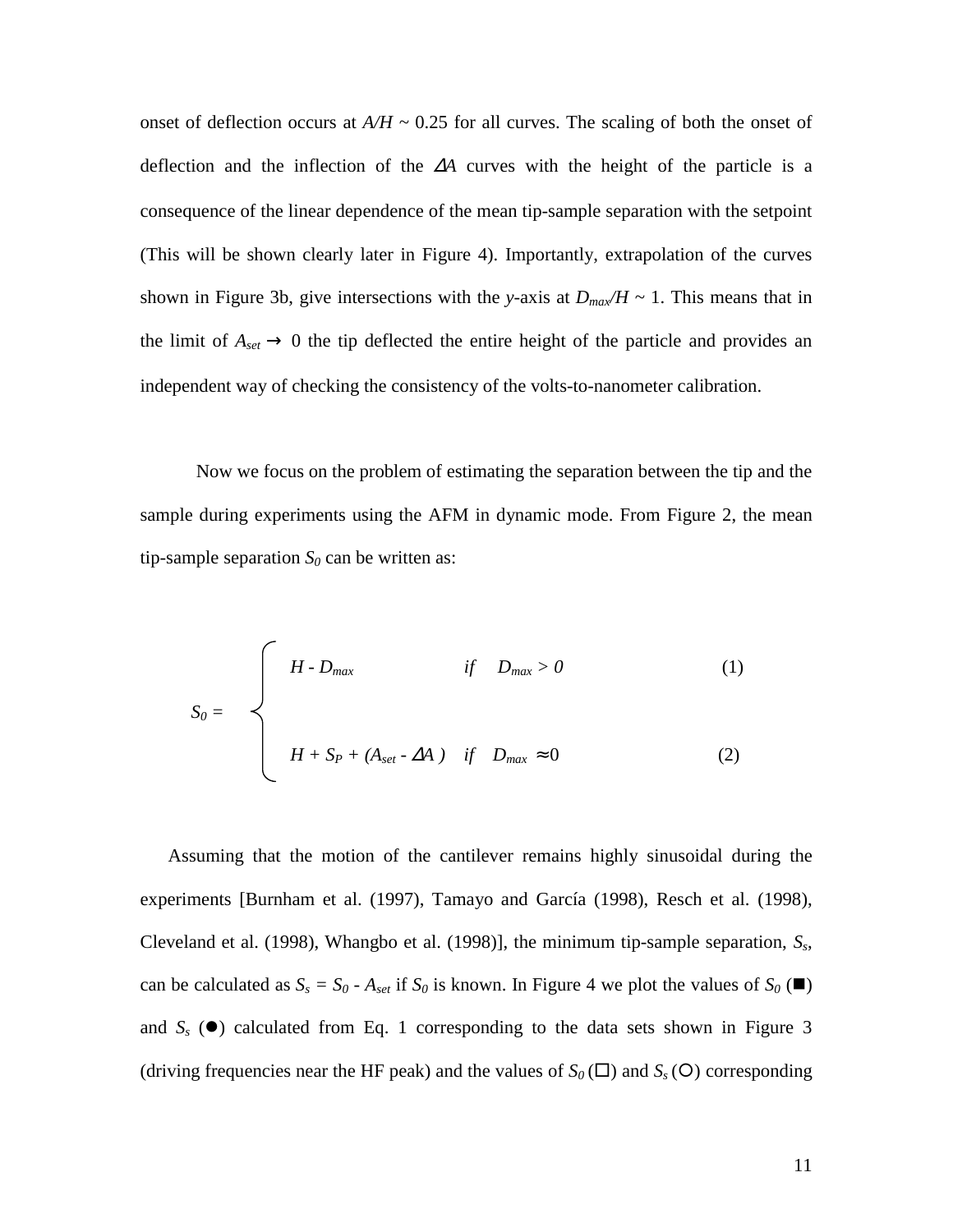to driving frequencies near the LF resonant peak. Since we cannot measure  $S_p$ , we have plotted  $S_0$  and  $S_s$  only for those values of  $A_{set}$  for which  $D_{max} > 0$  was detected. In order to estimate  $S_p$ , we have extrapolated  $S_0$  for values of  $A_{set}$  for which  $D_{max} \approx 0$  following the trend marked on the HF curve  $(\blacksquare)$  and plotted the values of  $S_p(\blacktriangle)$  calculated from Eq. 2. The height of the particles, *H*, ranged from 20 to 24 nm. The lowest data point plotted on the LF curve corresponded to the smallest value of *Aset* that did not move the particles. In the HF case, the particles did not move regardless of the value of the setpoint. As seen in Figure 4, the mean tip-sample separation  $S_0$  varies linearly with the cantilever oscillation amplitude *Aset* both for driving frequencies near the LF or the HF peak. However, the values of  $S_0$  and the slopes of the curves are quite different in each case. For  $f_{dr} \sim f_{HF}$ , the slope of the curve is approximately 3.8 and we see that the tip oscillates relatively *far* from the surface ( $S_0 > 4$  nm) and does not contact it. In the case of  $f_{dr} \sim f_{LF}$ , the slope of the curve is nearly 1.0, as would be the case if the tip were tapping on the surface during each oscillation, i.e.,  $S_0 \cong A_{set}$ .

For setpoint values producing no d.c.-deflection (*Aset* > 5 nm), we see that the estimated values of the minimum tip-particle distance  $S_p$  (HF) ranges from  $0 - 15$  nm. This curve has the same slope as the  $S_s$  curve because the amplitude drop  $\Delta A$  is nearly constant for those values of *Aset*, as was shown in Figure 2a.

The results of Figure 4 indicate that for a given value of *Aset*, the tip oscillates much closer to the surface when driven at a frequency near the LF peak than near the HF peak. Within the harmonic approximation [Martin et al. (1987), Whangbo et al. (1998)], this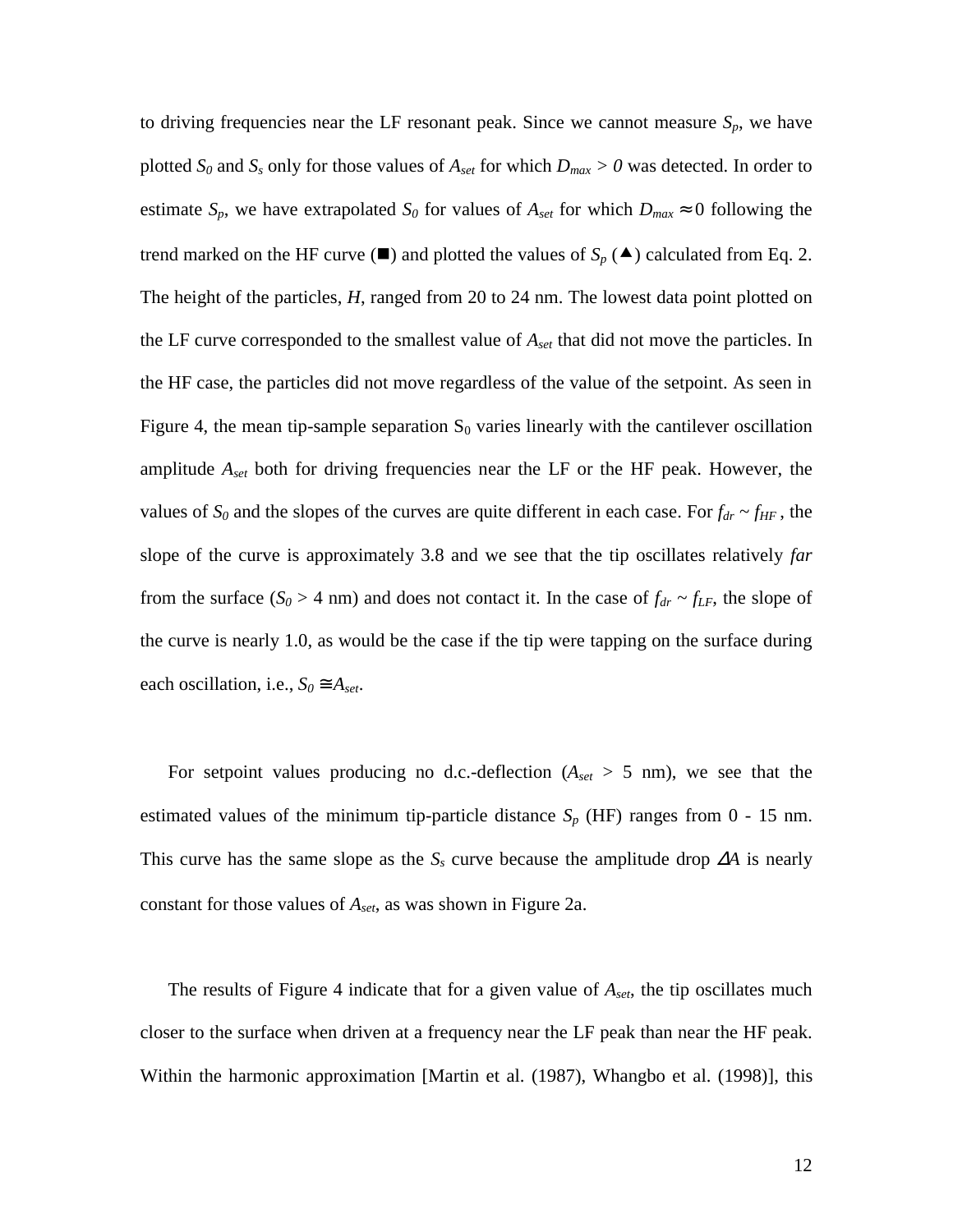may indicate that the *Q* of the LF resonance is smaller than that of the HF peak and so the cantilever must get closer to the surface to produce a similar amount of damping of the oscillation amplitude.

Looking back at Eq. 1, we can also say that  $D_{max}$  is larger for the LF than for the HF case for the same value of *Aset*. This has a direct influence on manipulating nanoparticles. As we have previously reported [Resch et al. (1998)], there is a threshold in the d.c. deflection for the onset of manipulation for a given combination of particle size, substrate and value of the cantilever spring constant. From Eq. 1 we have that  $D_{max} = H - S_0$  and the threshold can then be written as  $D_{TH} = H - S_0^{Min}$ , where  $S_0^{Min}$  is the lowest value of  $S_0$  for which the particle did not move. By looking at the LF curve of  $S_0(\square)$  in Figure 4 we see that  $S_0^{Min} \cong 2$  nm. Then, by using the average particle height  $H = 22$  nm we obtain  $D_{TH} =$  $H - 2$  nm = 20 nm for the estimate value of the threshold. In Figure 3b we have that  $D_{max}/H < 0.8$  for all values of  $A_{set}$ . Using the maximum particle height  $H = 24$  nm, this corresponds to  $D_{max}$  < 19.2 nm and explains why the particles were never moved when the cantilever was driven near the HF peak.

#### 4. CONCLUSIONS

We described an experimental procedure to estimate the *absolute* separation between the tip and sample during operation of an AFM in dynamic mode. This method does not involve ramping of the scanner in the *z*-direction, and therefore the risk of damaging the tip during these measurements is no higher than under normal operating conditions. The Si cantilevers that we used were characterized by two main resonant frequencies ( $f_{LF}$  ~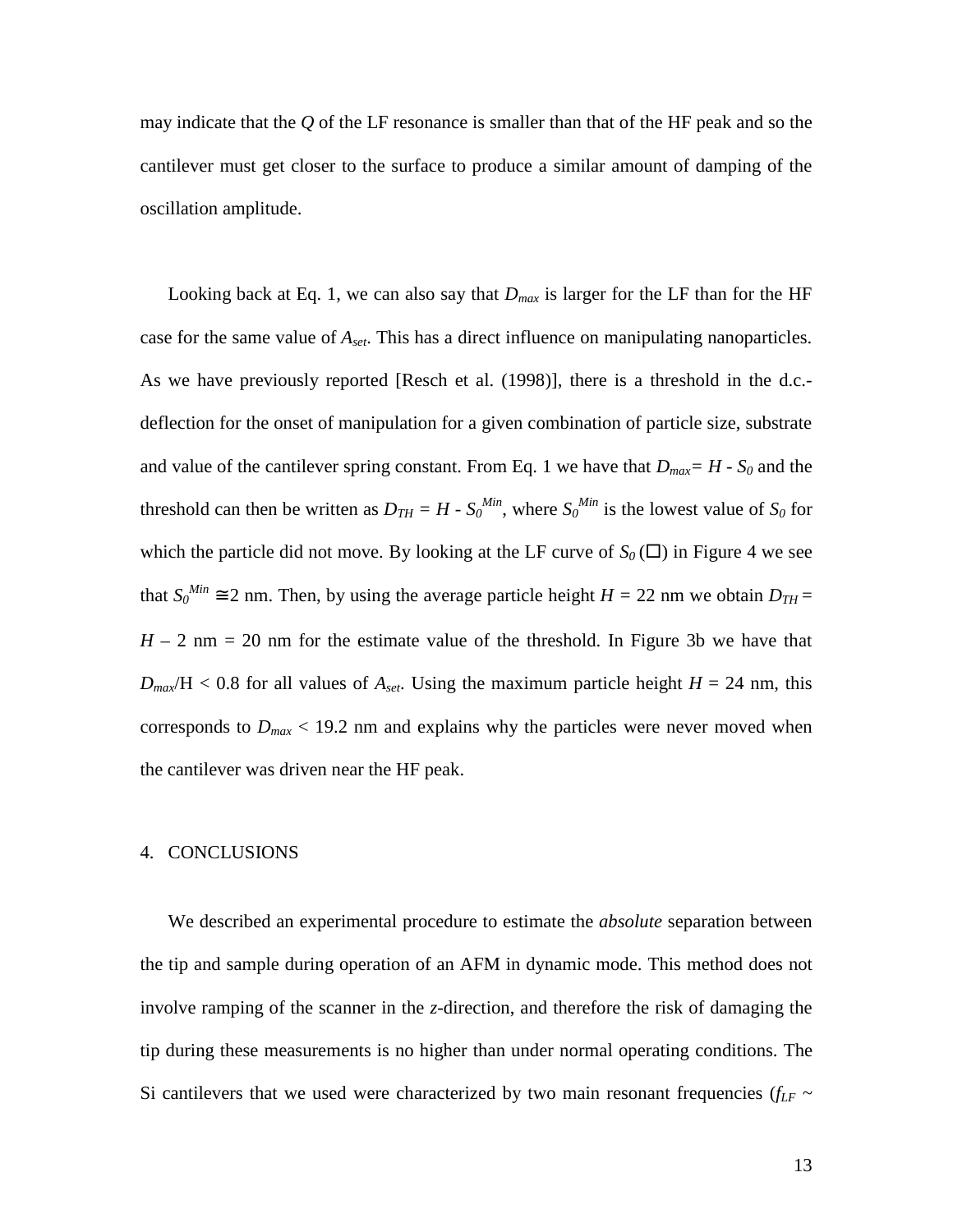190 kHz and  $f_{HF}$  ~ 305 kHz) and the results differed significantly depending on whether the cantilever was driven near the low or high frequency peak. When the driving frequency was close to  $f_{LF}$ , the average tip-sample separation was nearly equal to the oscillation amplitude and the tip tapped on the surface during each oscillation cycle. When the cantilever was driven close to the high frequency peak, the average tip-sample separation also varied linearly with *Aset* but with a slope of ~3.8 and the tip oscillated without contacting the surface. Driving the cantilever to the left or the right of each resonant frequency did not influence these results.

In addition, we provided a detailed description of methods used to calibrate the photocell signal, i.e., to convert the values of the cantilever deflection (and oscillation amplitude) from volts to nanometers. We found the calibration to be very sensitive to the experimental setup and so we recommend that the photocell be calibrated for each session in order to obtain meaningful results.

The results presented here have important implications in improving nanomanipulation with an AFM by showing strategies to increase reliability and manipulate smaller particles (e.g., below 5 nm). Because we can interactively estimate the distance between the tip and the sample, the tip can be lowered to a position at the optimal height for manipulation without risk of crashing the tip into the sample.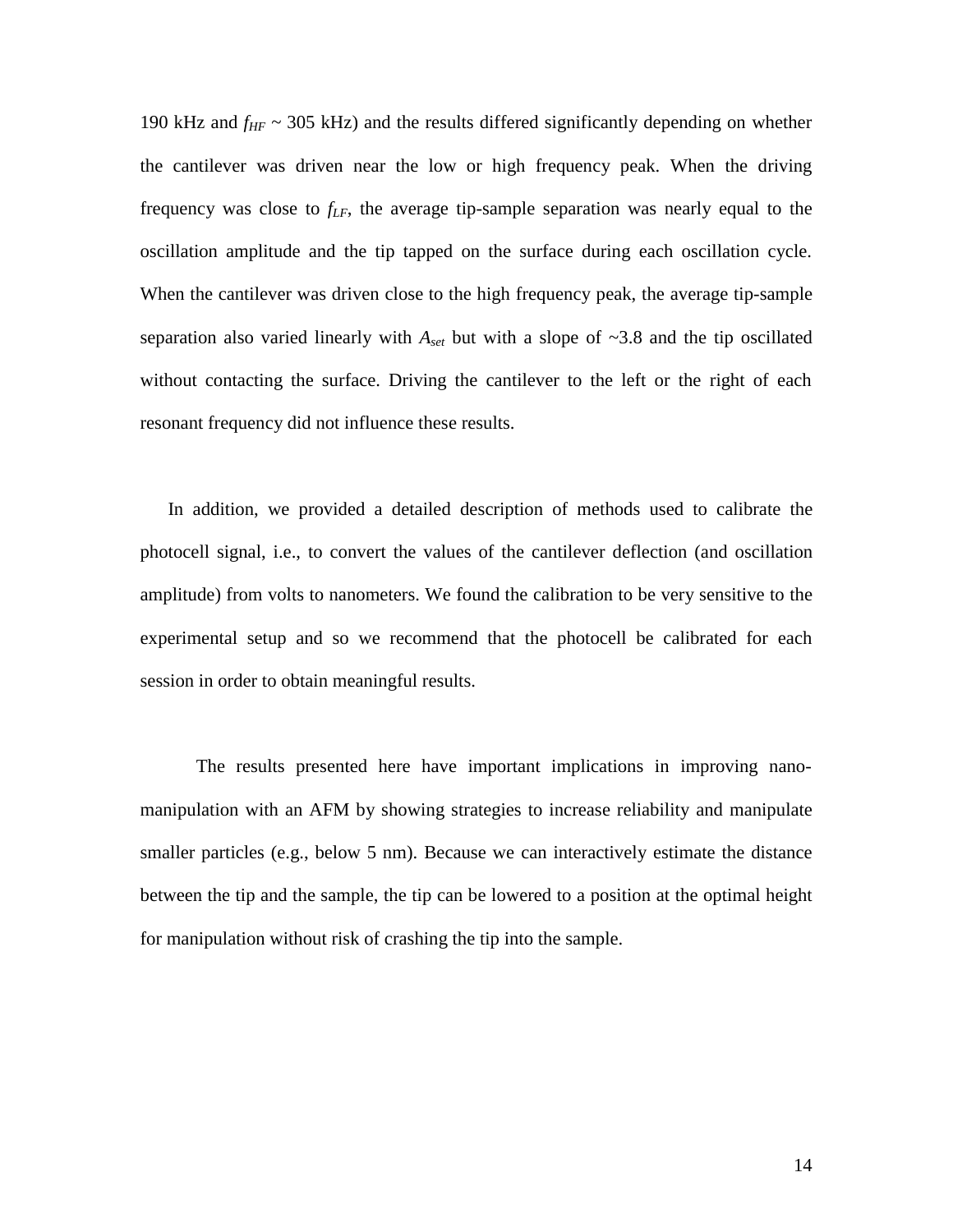## 5. ACKNOWLEDGMENTS

We thank Dr. R. García and the referees for helpful comments on the text. This research was supported by the Z. A. Kaprielian Technology Innovation Fund.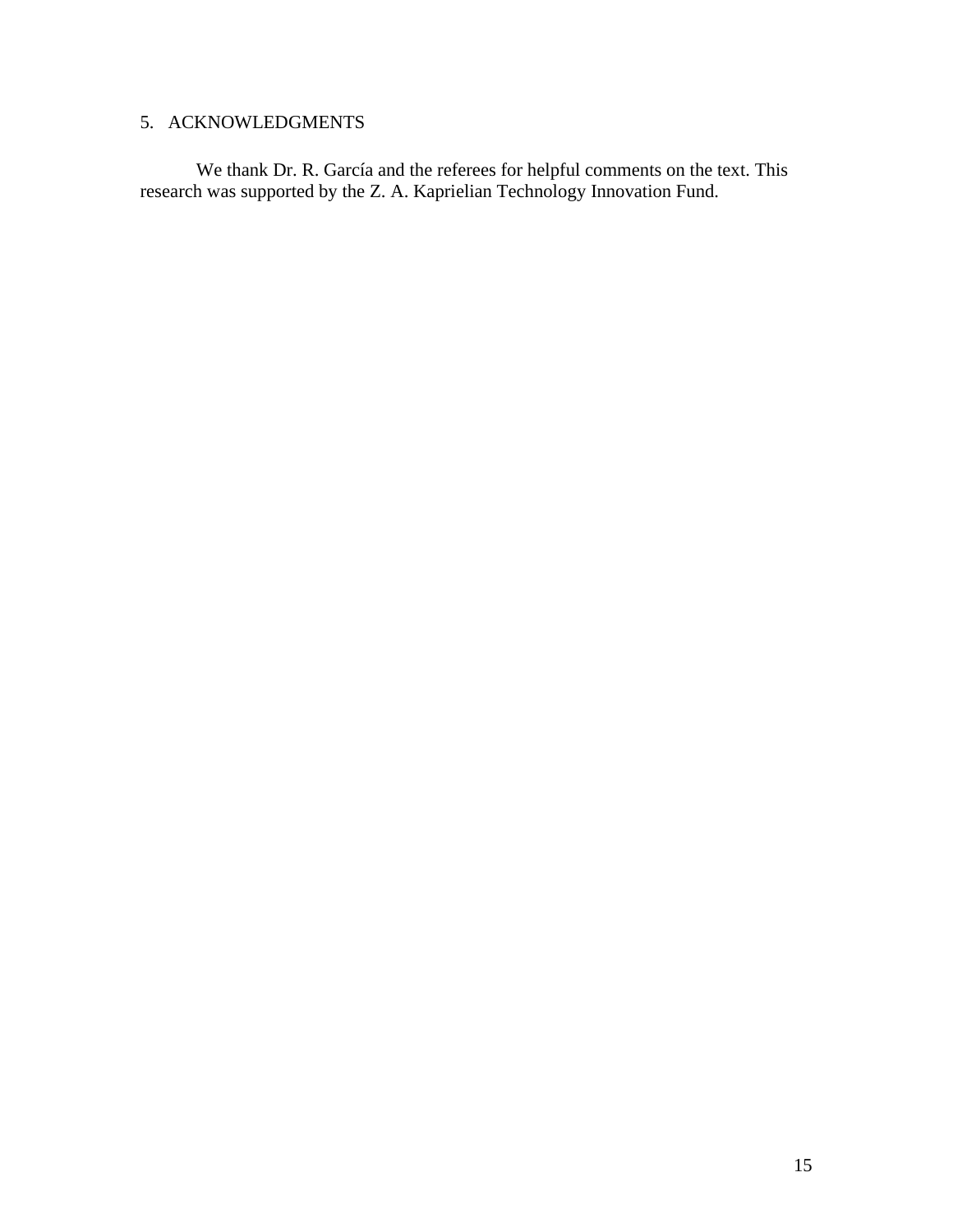### 6. REFERENCES

- Anczykowski, B., Kruger, D., Fuchs, H. (1996). Cantilever dynamics in quasinoncontact force microscopy: spectroscopic aspects. Physics Review B 53 15485-15488.
- Anselmetti, D., Lüthi, R., Meyer, E., Richmond, T., Dreier, T., Frommer, J.E. and Güntherodt, H. J. (1994), Attractive-Mode Imaging of Biological Materials with Dynamic Force Microscopy, Nanotechnology 5, 87.
- Baur, C., Bugacov, A., Koel, B. E., Madhukar, A., Montoya, N., Ramachandran, T. R., Requicha, A. A. G., Resch, R. and Will, P. (1998), Nanoparticle manipulation by mechanical pushing: underlying phenomena and real-time monitoring, Nanotechnology, in press.
- Baur, C., Gazen, B. C., Koel, B. E., Ramachandran, T. R., Requicha A. A. G. and Zini, L. (1997), Robotic nanomanipulation with a scanning probe microscope in a networked computing environment, Journal of Vacuum Science and Technology B 15, 1577-1580.
- Binnig, G., Quate, C. F. and Gerber, Ch. (1986). Atomic Force Microscope, Physical Review Letters 56, 930 - 933.
- Burnham, N. A., Behrend, O. P., Oulevey, F., Gremaud, G., Gallo, P. J., Gourdon, D., Dupas, E., Kulik, A. J., Pollock, H. M. and Briggs, G. A. D. (1997), How does a tip tap?, Nanotechnology 8, 67-75.
- Cleveland, J. P., Anczykowski, B., Schmid, A. E., Elings, V. B. (1998), Energydissipation in tapping-mode atomic-force microscopy, Applied Physics Letters 72, 2613.
- D.M. Schaefer, R. Reifenberger, A. Patil, and R.P. Andres, Appl. Phys. Lett. 66, 1012 (1995).
- García, R., Calleja, M., and Pérez-Murano, F. (1998), Local oxidation of silicon surfaces by dynamic force microscopy: nanofabrication and water bridge formation, Applied Physics Letters 72, 2295.
- Junno, T., Carlsson, S. B., Xu, H., Montelius, L. and Samuelson, L. (1997), Fabrication of quantum devices by angstrom-level manipulation of nanoparticles with an atomic-force microscope, Applied Physics Letters 72, 548.
- Junno, T., Deppert, K., Montelius, L. and Samuelson, L. (1995), Controlled manipulation of nanoparticles with an atomic force microscope, Applied Physics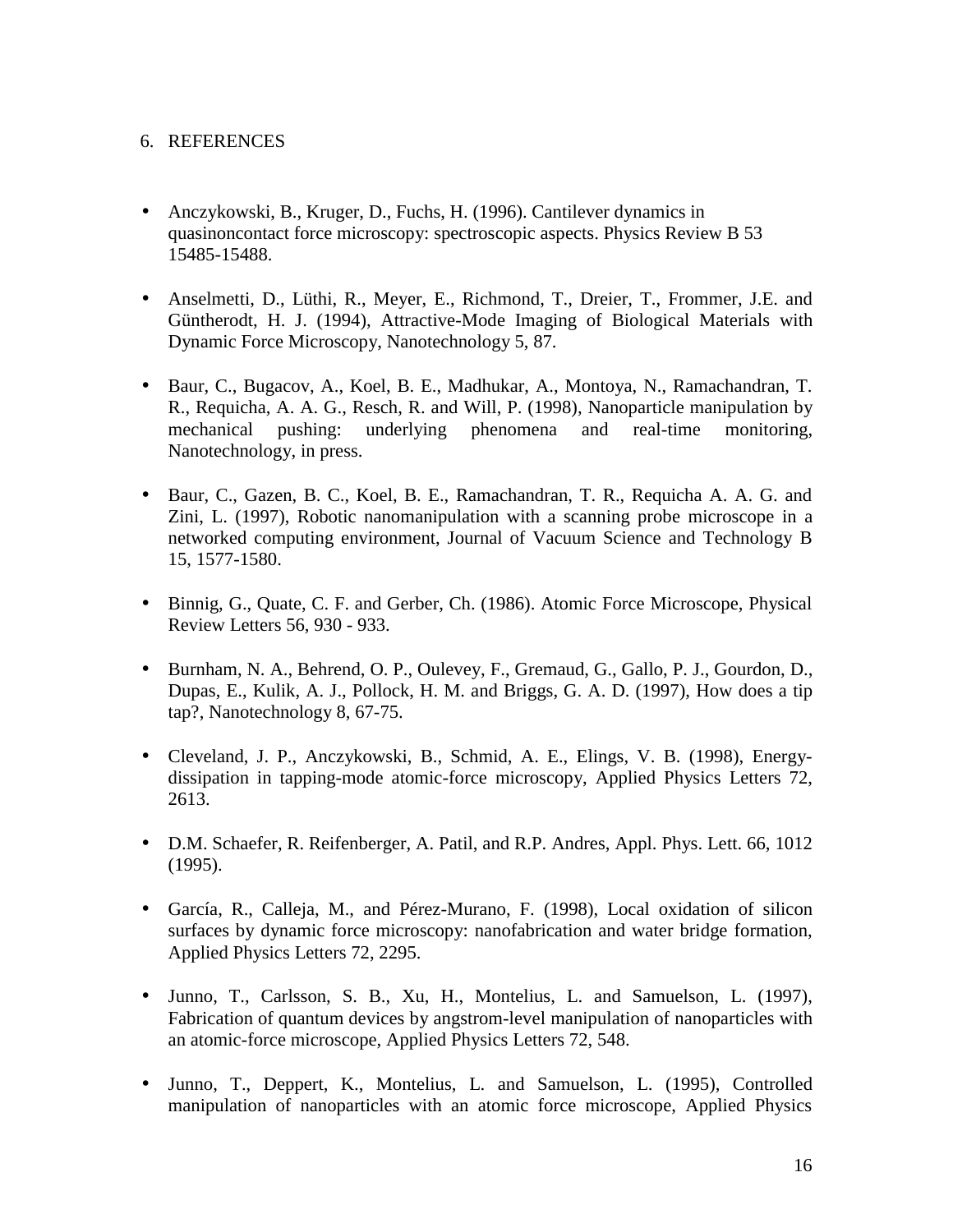Letters 66, 3627-3629.

- Kühle, A., Sorensen, A. H., Bohr, J. (1997), Role of attractive forces in tapping tip force microscopy, Journal of Applied Physics 81, 6562-6569.
- Lüthi, R., Meyer, E., Howald, L., Haefke, H., Anselmetti, D., Dreier, M., Rüetschi, M., Bonner, T., Overney, R. M., Frommer, J., and Güntherodt, J. H. (1994), Progress in non-contact dynamic force microscopy, Journal of Vacuum Science and Technology B 12, 1673.
- Martin, Y., Williams, C. C. and Wickramasinghe, H. K. (1987), Atomic force microscope-force mapping and profiling on a sub 100 Å scale, Journal of Applied Physics 61, 4723 - 4729.
- Resch, R., Baur, C., Bugacov, A., Koel, B. E., Madhukar, A., Requicha, A. A. G. and Will, P. (1998), Building and manipulating 3-D and linked 2-D structures of nanoparticles using scanning force microscopy, Langmuir, in press.
- Resch, R., Bugacov, A., Baur, C., Koel, B. E., Madhukar, A., Requicha A. A. G. and Will, P. (1998), Manipulation of nanoparticles using dynamic force microscopy: simulation and experiments, Applied Physics A 67, 265.
- Sarid, D., Ruskell, T. G., Workman, R. K., Chen, D. (1996), Driven nonlinear atomicforce microscopy cantilevers: from noncontact to tapping modes of operation, Journal of Vacuum Science and Technology B 14, 864-867.
- Schaefer, D. M., Reifenberger, R., Patil, A. and Andres, R. P. (1995), Fabrication of two-dimensional arrays of nanometer-size clusters with the atomic force microscope, Applied Physics Letters 66, 1012-1014.
- Spatz, J. P., Sheiko, S., Moller, M., Winkler, R. G., Reineker, P., Marti, O. (1995), Forces affecting the substrate in resonant tapping force microscopy, Nanotechnology 6, 40-44.
- Tamayo, J., Garcia, R. (1996), Deformation, contact time, and phase-contrast in tapping mode scanning force microscopy, Langmuir 12 4430-4435.
- Tamayo, J, Garcia, R (1998), Relationship between phase-shift and energydissipation in tapping-mode scanning force microscopy, Applied Physics Letter 73, 2926-2928.
- Whangbo, M. –H, Bar, G., Brandsch, R. (1998), Description of phase imaging in tapping mode atomic-force microscopy by harmonic approximation, Surface Science 411, l794-l801.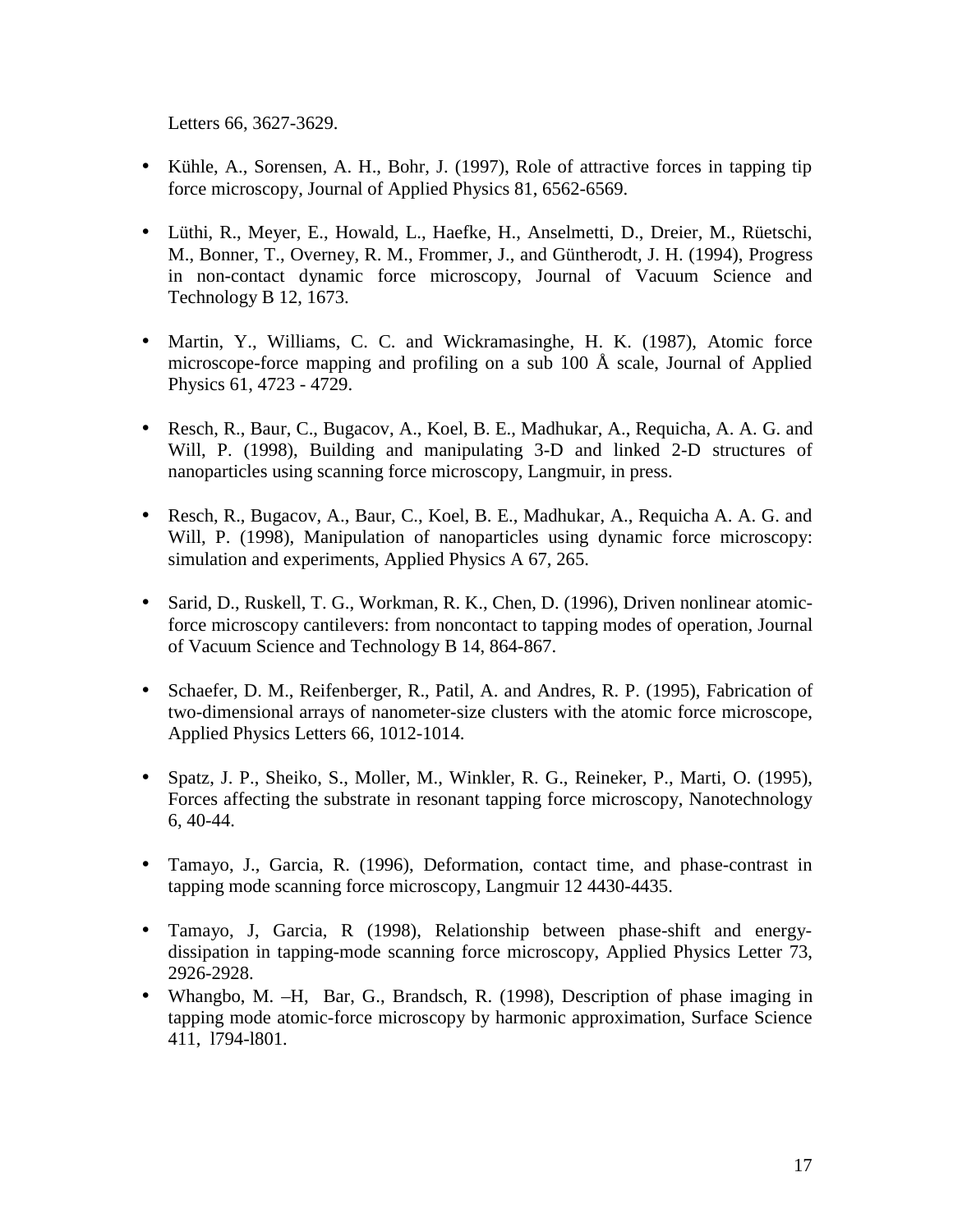#### 7. FIGURE CAPTIONS

- Figure 1: Typical frequency response of Si cantilevers used throughout these experiments.
- Figure 2: Sketch of the dynamic state of the cantilever during the interaction of the AFM tip with a particle on a flat support. (a) For high setpoint values the amplitude *A* is reduced but no d.c.-deflection occurs. (b) For low setpoint values the amplitude becomes totally damped and the cantilever undergoes a d.c. deflection.
- Figure 3: Dependence of the normalized drop in the cantilever amplitude signal during a scan,  $\Delta A/H$ , (a) and normalized maximum cantilever deflection  $D_{max}/H$ , (b) with the normalized setpoint value,  $A_{\text{set}}/H$ . Results are shown for cantilever driving frequencies near the HF resonance peak. The particle heights, *H*, ranged from 20 - 24 nm.
- Figure 4: Dependence of the tip-sample separation with the cantilever oscillation amplitude  $A_{set}$ . Results are shown for the average tip-sample separation  $S_0$  with driving frequencies near the HF  $(\blacksquare)$  and the LF  $(\square)$  resonance peak, the minimum tip-sample separation  $S<sub>s</sub>$  with driving frequencies near the HF ( $\bullet$ ) and the LF (O) resonance peak, and the minimum tip-particle separation  $S_p$  $(\triangle)$  for cantilevers driven near the HF peak.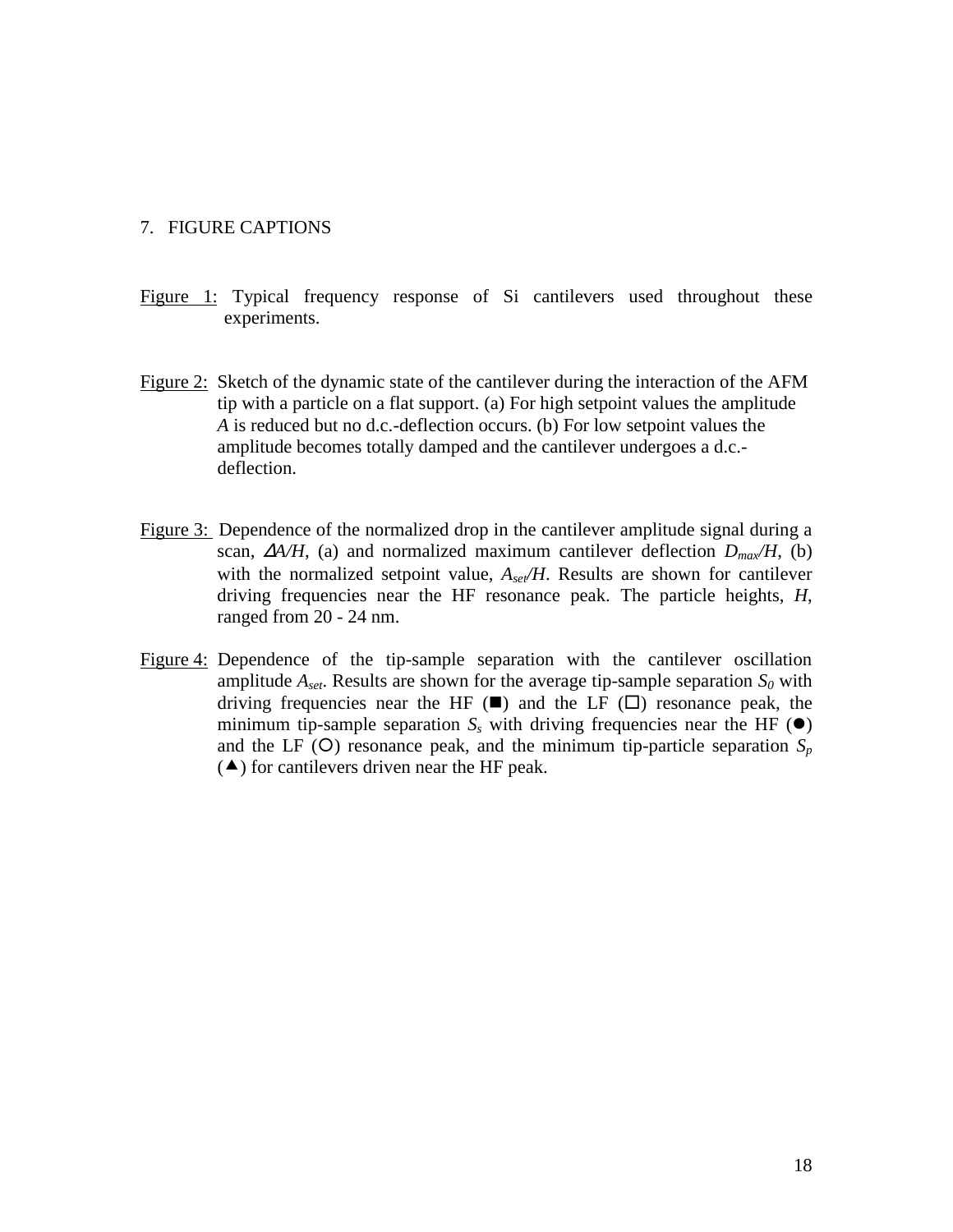

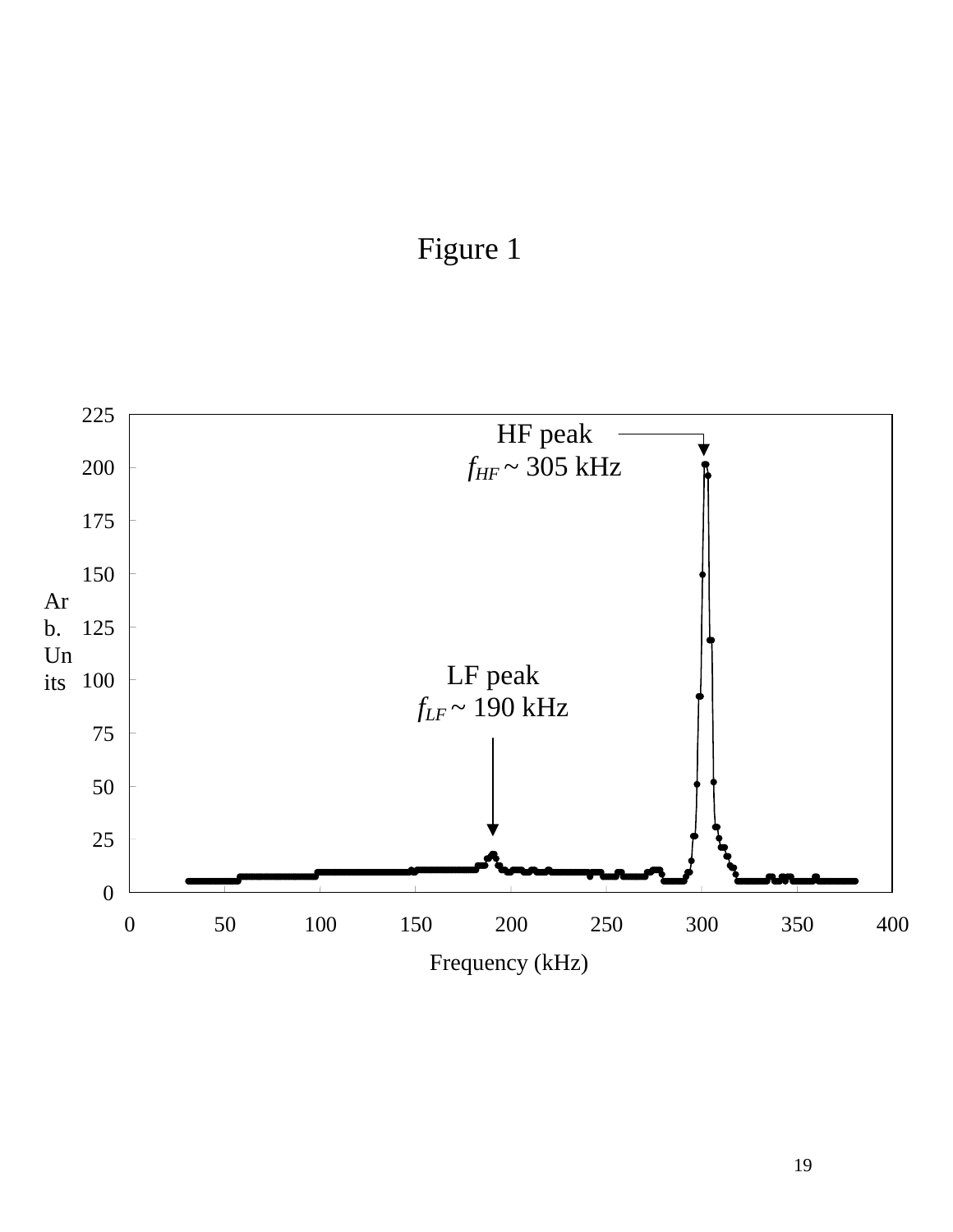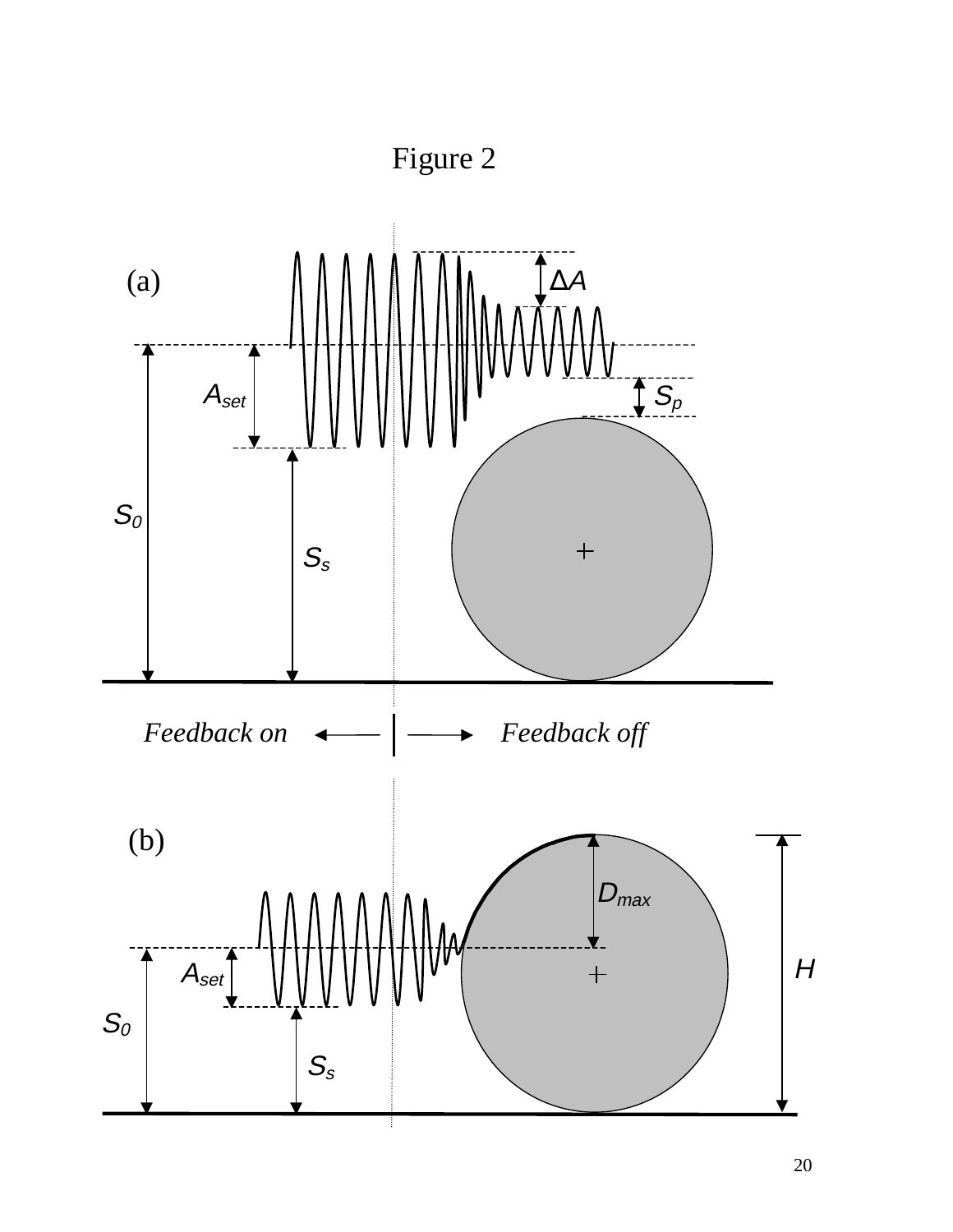